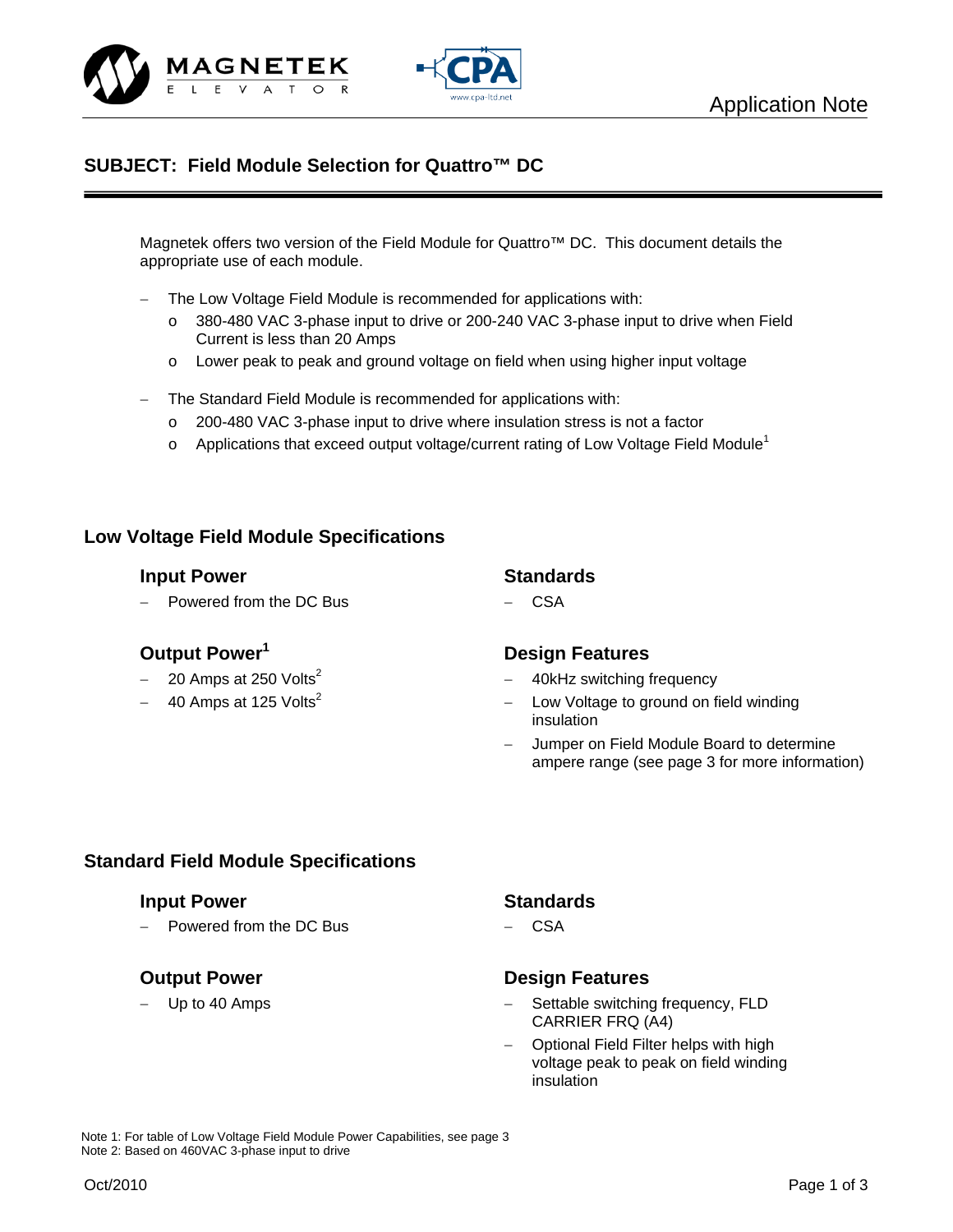



# **Drive Option Part Numbers**

5 = 400VAC input to control transformer 6 = 416VAC input to control transformer 7 = 440VAC input to control transformer 8 = 480VAC input to control transformer



- - 11 = Operator, Single Contactor, No Filters, LV Field Supply
	- 12 = No Operator, Dual Contactor, No Filters, LV Field Supply
	- 13 = Operator, Dual Contactor, No Filters, LV Field Supply
	- 14 = No Operator, Single Contactor, Arm Filter, LV Field Supply
	- 15 = Operator, Single Contactor, Arm Filter, LV Field Supply
	- 16 = No Operator, Dual Contactor, Arm Filter, LV Field Supply
	- 17 = Operator, Dual Contactor, Arm Filter, LV Field Supply